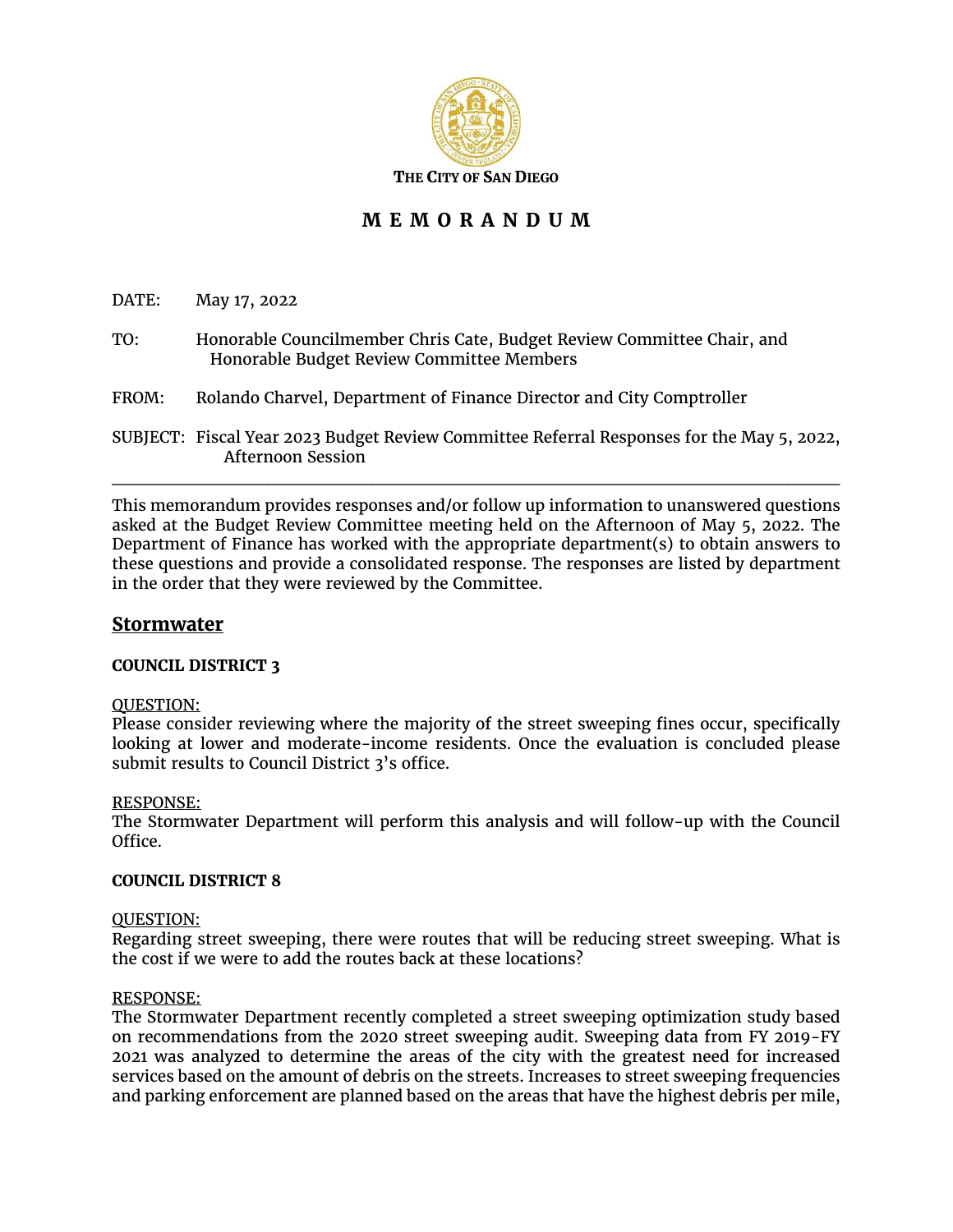### Page 2

Honorable Councilmember Chris Cate, Budget Review Committee Chair, and Honorable

Budget Review Committee Members May 17, 2022

while still ensuring that all areas of the city meet or exceed minimum compliance requirements. To balance available Department resources, reductions to street sweeping routes are required for areas that have the lowest debris per mile. The Department would need to add one additional Motor Sweeper Operator position, which is estimated at \$205,565 for salary and fringe benefit expenditures, plus add an additional street sweeper to our fleet to not reduce the level of sweeping on the routes proposed for reductions. The cost for a typical street sweeper is estimated at  $\frac{2880,000}{12}$  with a 12 - 16 month delivery estimate.

### QUESTION:

Are the streets being swept more frequently north of the I-8 freeway vs south of the I-8 freeway?

### RESPONSE:

Across the Stormwater Department's overall planned annual sweeping, overall routes that are south of I-8 receive greater frequencies of sweeping than routes north of I-8.

### QUESTION:

The Tijuana River Valley and Chollas Creek areas have remained low priority for far too long and they need to be prioritized with new routes or more frequent sweeping because they should be treated as high priority and receive regular sweeping activity. What would the cost be to add routes at these locations or increase sweeping frequency?

### RESPONSE:

The Stormwater Department utilizes a range of tools to protect water quality across the Tijuana River and Chollas Creek watersheds. One of those is street sweeping. Another important and targeted effort is the enhanced cleanings for catch basins in these high priority areas. Most areas of the City only receive one catch basin inspection and cleaning per year; both the Tijuana River and Chollas Creek watersheds receive four cleanings per year. All of these efforts across the Chollas Creek and Tijuana River watersheds, plus green infrastructure capital projects and targeted outreach and stakeholder coordination, help provide the water quality benefits needed. Reference responses to Council District 8 questions 1 and 5 regarding potential street sweeping routes to increase frequencies and the costs to implement these changes.

### QUESTION:

What would the cost be to not lower the frequency in the routes identified in the optimization study?

### RESPONSE:

The Department would need to add one additional Motor Sweeper Operator position, which is estimated at \$205,565 for salary and fringe expenditures plus an additional street sweeper to our fleet to not reduce the level of sweeping on the routes proposed for reductions. The cost for a typical street sweeper is estimated at \$380,000 with a 12 - 16 month delivery estimate.

### QUESTION:

What would be the cost to increase frequency in route 801 in Nestor and route 803 in Palm City?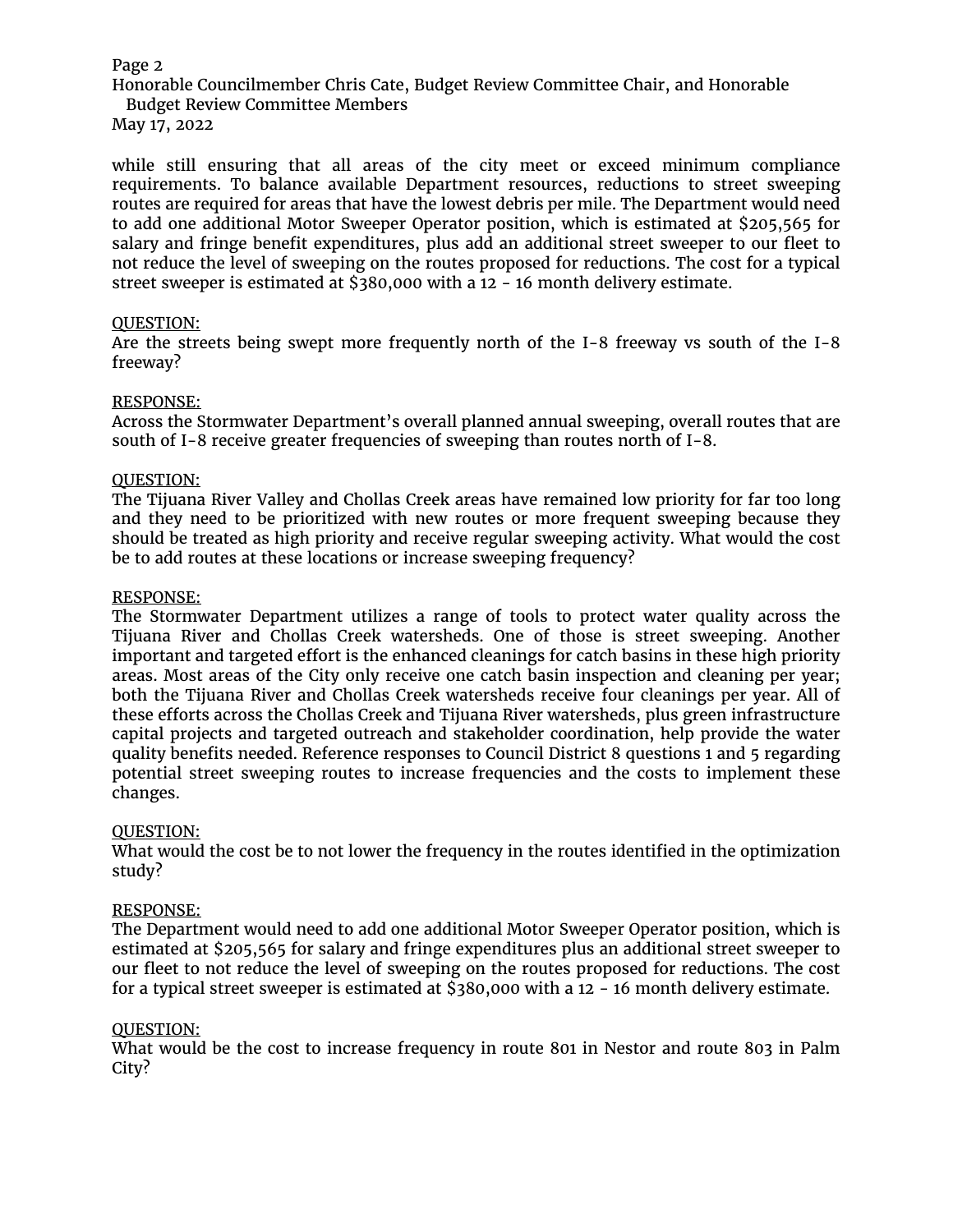## Page 3

Honorable Councilmember Chris Cate, Budget Review Committee Chair, and Honorable Budget Review Committee Members

May 17, 2022

## RESPONSE:

The referenced routes are both currently swept every other month (six times per year). To increase the frequency of these routes to once per month (12 times per year), these routes could be swept using the new Motor Sweeper Operator (plus sweeper) , with total estimated costs of \$585,000, if this position was approved.

## **Office of Race and Equity**

## **COUNCIL DISTRICT 8**

## QUESTION:

What is the timeline for developing the Community Equity Fund (CEF) grant application evaluation process, and will it come to Council?

### RESPONSE:

The Community Equity Fund was approved by City Council through resolution on June 9, 2020, for FY 2021; therefore, additional Council approval is not required at this time. The Office of Race and Equity expects to issue grants to non-profits and will ensure that contracts meet the requirements as set forth in SDMC 22.3210. If a grant exceeds the allowable dollar threshold, the department will return to Council for approval.

Additionally, each individual grant will not exceed \$1.0 million during the contracted timeline; therefore, City Council approval will not be requested for separate contracts with each selected organization.

The department will provide a copy of the request for proposals to the Council Offices to share with constituents and community organizations.

Timeline:

- The grant application evaluation process, stakeholder engagement and review committee are the current focus for the next several months as the department prepares for an official launch.
- Community Equity Fund request for proposals will be released in early 2023.

At the moment, there are no plans on bringing the evaluation process forward to the City Council but the department is open to discussing the development of this process further with City councilmembers.

### QUESTION:

When will the grant making process begin?

### RESPONSE:

The Community Equity Fund grants will be released in early 2023.

### QUESTION:

What is the timeline on revisions to Council Policy (CP) 800-14?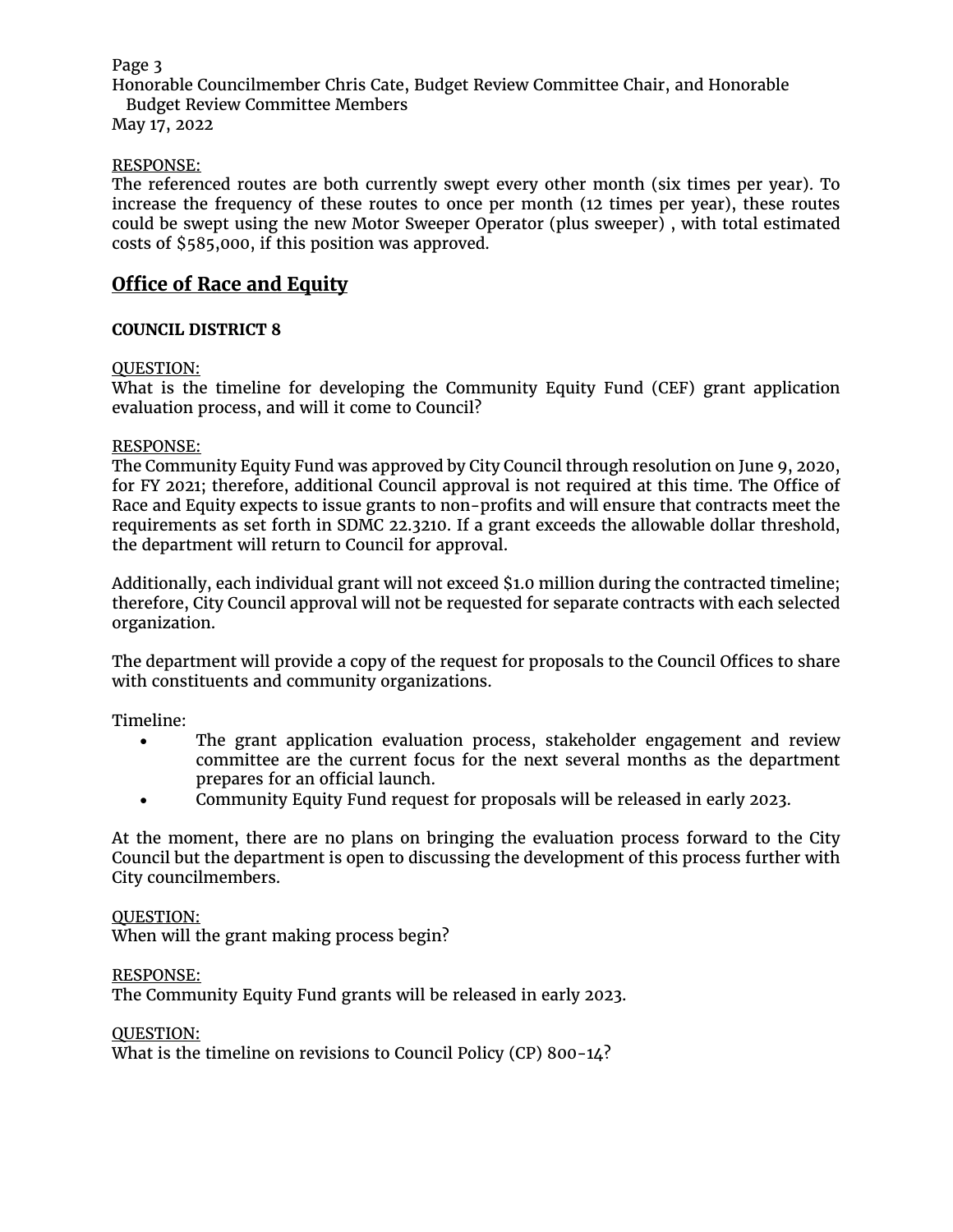## Page  $\Delta$

Honorable Councilmember Chris Cate, Budget Review Committee Chair, and Honorable Budget Review Committee Members

May 17, 2022

### RESPONSE:

The Engineering and Capital Projects Department (E&CP) is partnering with the Office of Race and Equity and Performance & Analytics Department to bring revisions to Council Policy 800- 14 on CIP prioritization. E&CP plans to present the recommended policy revisions to the Active Transportation & Infrastructure committee and the full City Council in the fall of 2022. Prior to that, the department will hold another community outreach event to provide an update on the survey results and recommended policy changes.

If you have additional questions about the timeline for bringing the revisions to Council Policy 800-14 on CIP prioritization, please contact Rania Amen, Director and City Engineer (Engineering and Capital Projects Department).

### QUESTION:

Can the Office of Race and Equity take the lead in helping City Departments develop equity focused key performance indicators in future budgets?

### RESPONSE:

The Office of Race and Equity and Performance & Analytics Department is continuously working with all Departments to enhance key performance equity indicators.

### QUESTION:

Could a larger role eventually be taken in future budget processes to address disparities?

### RESPONSE:

The Mayor's Policy team and the Office of Race and Equity is partnering with the Department of Finance to determine how to develop a future Budget Equity framework to address systemic disparities as the budget is developed.

Sincerely,

Rolando Charvel Department of Finance Director and City Comptroller

### RC/ff

cc: Honorable Mayor Todd Gloria Honorable City Attorney Mara Elliott Paola Avila, Chief of Staff, Office of the Mayor Jay Goldstone, Chief Operating Officer Charles Modica, Independent Budget Analyst Matthew Vespi, Chief Financial Officer Kristina Peralta, Deputy Chief Operating Officer Jeffrey Sturak, Deputy Chief Operating Officer Alia Khouri, Deputy Chief Operating Officer David Nisleit, Chief, Police Department Colin Stowell, Chief, Fire-Rescue Department